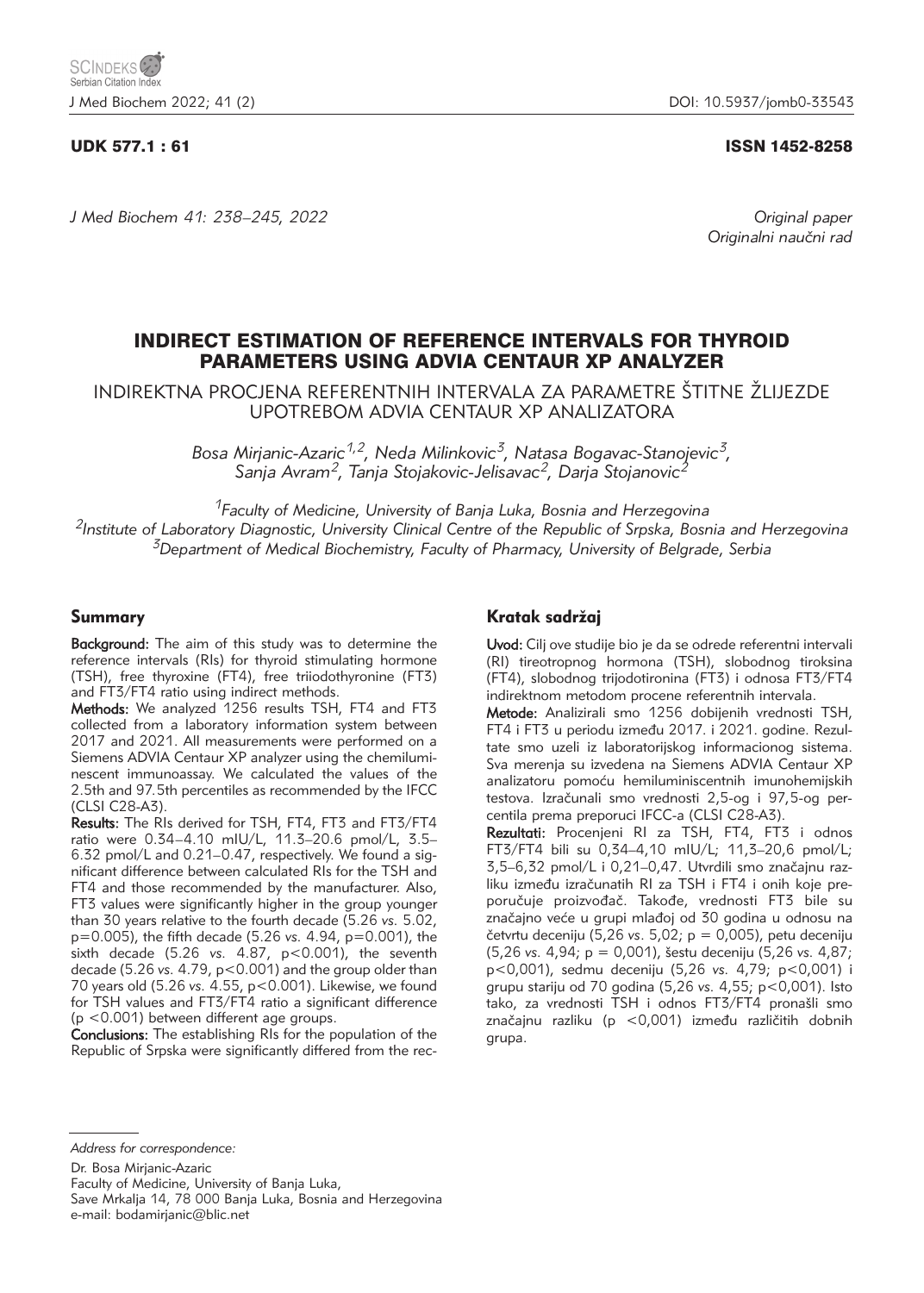ommended RIs by the manufacturer for TSH and FT4. Our results encourage other laboratories to develop their own RIs for thyroid parameters by applying CLSI recommendations.

**Keywords:** reference intervals, indirect methods, thyroid parameters

### Introduction

To make an appropriate diagnosis of thyroid disease and for more cost-effective monitoring of patients with altered thyroid function, it is necessary to ensure a quality and accurate laboratory analysis of thyroid function parameters: thyroid stimulating hormone (TSH), free thyroxine (FT4) and free triiodothyronine (FT3). TSH is the most sensitive marker for diagnosing subclinical functional thyroid disease. It is determined by the third generation methods with a sensitivity of 0.01 mIU/L (1). However, standardization and harmonization of methods are still problematic and can lead to significant practical problems and have clinical consequences in the interpretation of laboratory findings (2–5). Furthermore, it has been shown that TSH reference intervals (RIs) should be redefined in different countries due to variability in regional iodine intake as well as used analytical methods (2).

For these reasons, it is necessary to make reference values for one's own population and not to use external sources, *i.e.,* values proposed by the manufacturer. Using accurate RIs (median with 2.5th or 97.5th percentile) is imperative for laboratory professionals because comparing individual results with RIs is crucial for medical decisions. The validity of RI for serum TSH primarily affects hypothyroidism's diagnostic accuracy.

The direct method for a RI calculation is a chiefly recommended technique (6). An alternative approach is the indirect method based on routinely collected patient samples used for diagnostic or monitoring purposes (7, 8).

Understanding the effects of within and between individual variability, analytical and preanalytical variability (3, 9), disease pathophysiology, and diagnosing the disease is crucial for both methods (10). However, using the indirect approach in establishing RIs from patients' results is the simplest way to collect data and is significantly cheaper. Numerous studies explain the benefit of establishing indirect RLs for TSH, FT4 and FT3 from large databases stored in laboratory information systems (11–14). Also, RIs should be obtained in subjects whose thyroid dysfunction was ruled out based on biochemical filtration. For the establishment RI for TSH, TSH results should be excluded if FT3 and FT4 are outside the RI proposed by the manufacturer. This way of collecting data for

Zaključak: Procenjene vrednosti referentnih intervala za TSH i FT4 za stanovništvo Republike Srpske značajno su se razlikovale od preporučenih RI od strane proizvođača. Naši rezultati podstiču druge laboratorije da izrade sopstvene RI za parametre štitne žlezde primenom CLSI preporuka.

Ključne reči: referentni intervali, indirektne metode, parametri štitne žlezde

RIs makes the reference population more similar to patients, including identical preanalytical conditions (15). Laboratories are encouraged to use indirect methods to estimate RIs according to well-defined and recommended criteria by the International Clinical Federation Commission on Chemistry (IFCC) (CLSI C28-A3) (6, 8). In *Figure 1* we have presented the proposed criteria used in the indirect determination of RIs for thyroid parameters.

The goal of our study was to use indirect methods to estimate RIs for TSH, FT4, FT3 and FT3/FT4 ratio from results of the patients obtained during routine laboratory work. The investigation is conducted on the Republic of Srpska population.

### Materials and Methods

In this study, we analyzed the results of thyroid parameters (TSH, FT4, FT3) which have been collected from the laboratory information system (LIS) of the University Clinical Centre of the Republic of Srpska, Banja Luka. The measurements were performed on an ADVIA Centaur XP analyzer (Siemens Healthineers USA, United States) using the chemiluminescent immunoassay (CLIA). The collection period for the analyzed thyroid parameters was from October 1, 2017, to April 1, 2021.

The 1328 participants were enrolled in this study, older than 18 years, with predominantly female subjects (84%). The blood samples from outpatients were taken during the morning, between 7:00 and 11:00 a.m., at fasting. We excluded patients with positive antithyroid-peroxidase antibodies (>60 IU/mL) and antithyroglobulin antibodies  $(>4.1$  IU/mL). Only the first result of each patient was included.

We evaluated patients' values within the RIs recommended by the manufacturer. Thus, when we estimate RIs for TSH, the FT4 and FT3 values should be within RIs but TSH values can be within, above or below RIs recommended by the manufacturer.

Quality control was performed using corresponding commercial control samples with low, medium, and high concentrations. The limit of quantitation (LoQ, functional sensitivity) of the ADVIA Centaur TSH3-Ultra assay was 0.008 mIU/L. Intra- and interassay coefficients of variation on the three levels of controls were for TSH 1.97%, 1.95%, 2.26% and 4.13%, 4.28%, 3.99%; for FT4 3.33%, 2.23%,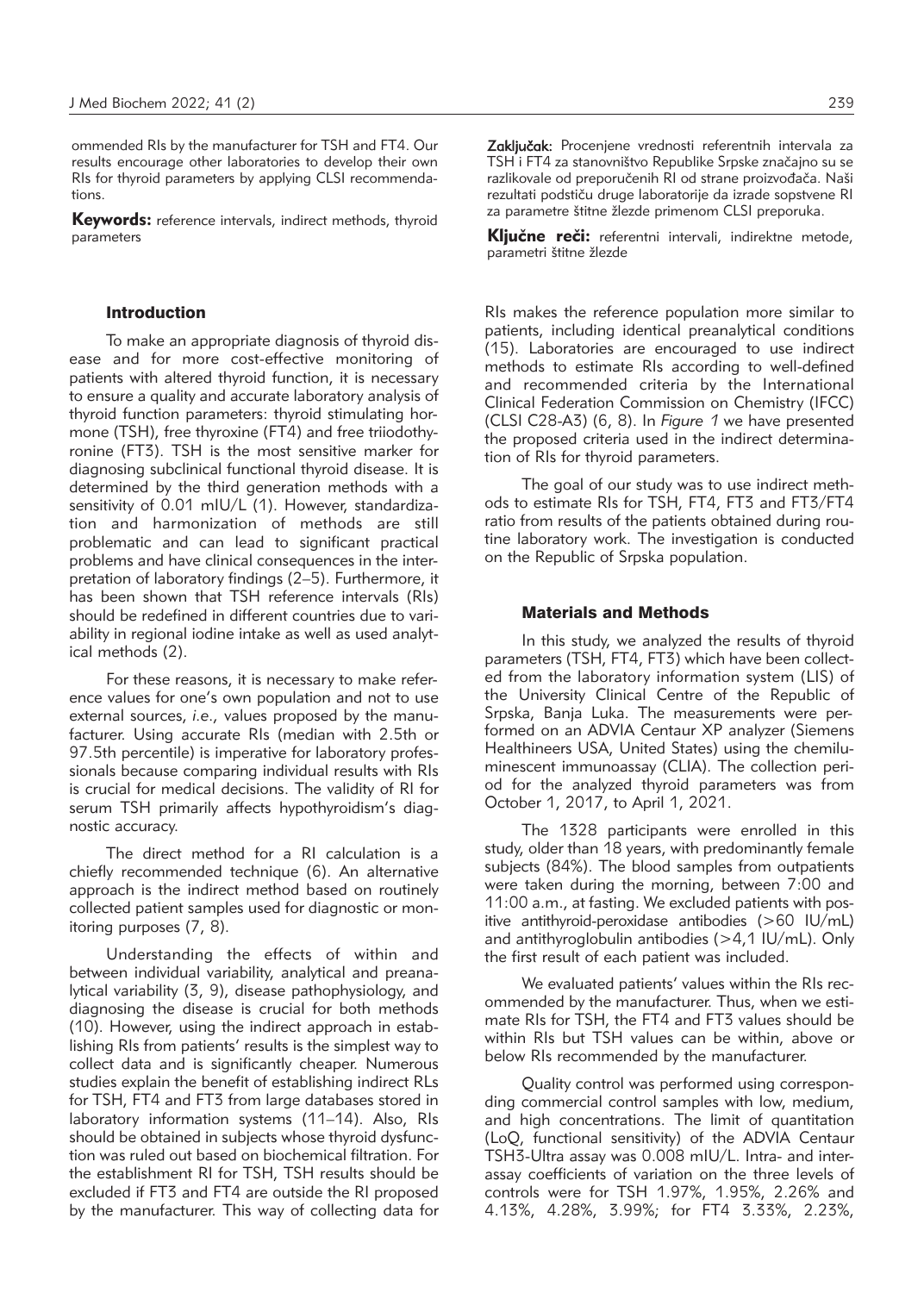

Figure 1 Proposed criteria for indirect method determination of RIs.

2.54% and 2.50%, 4.00% , 2.33 %; for FT3 3.08 %, 2.35 %, 2.47 % and 4.05%, 2.87%, 2.76 %, respectively.

The estimated parameters were included in the external quality assessment scheme (Riqas, Randox). The RIs for TSH, FT4 and FT3 provided by the manufacturer were 0.55–4.78 mIU/L, 11.5–22.7 pmol/L and 3.5–6.5 pmol/L, respectively.

#### *Statistical analysis*

Reference limits (RLs) were determined using statistical programmes MedCalc, version 12.1.4.0 (MedCalc Software, Belgium) and SPSS version 24.0 (SPSS Inc, USA). D'Agostino-Pearson test for normal distribution was used to test the distribution of the analyzed parameters. Suspected outliers were identified and omitted using the Tukey method (16, 17). To estimate the indirect reference limits (RLs) for all the analyzed thyroid parameters non-parametric percentile method was used. Lower and upper limits, as  $2.5<sup>th</sup>$  and  $97.5<sup>th</sup>$  percentiles, were presented with 90% confidence interval (CI) for each limit. Considering Fraser's theory of »allowable bias« in laboratory tests, we tested whether the indirectly estimated RI significantly differs from the RI recommended by the manufacturer (18, 19). We used a procedure proposed by Ozarda et al. (19) to normalize the RL differences. Firstly, we calculated the critical value for the upper RL differences ( UL) and lower RL differences ( LL). The numerator was equivalent to the upper limit (UL) ratio or lower limit (LL) ratio computed as a ratio of absolute differences in average UL (or LL) between indirectly estimated RLs and recommended RLs. The denominator corresponds to the standard deviation in calculating the RI, estimated as the average difference between UL and LL recommended by the manufacturer. To assess whether the calculated RIs differ from the recommended ones, we used the criterion of optimal analytical specification or desirable bias limit in laboratory tests as one-eighth (0.125) of the denominator. The RLs were considered divergent when the ratio exceeded the »optimal limits« for analytic bias (>0.125).

Additionally, thyroid parameters were analyzed according to decades of life and presented as box plots. To reveal the significance of differences between the subgroups relative to decades of life, the ANOVA test with a post-hoc Tukey test was performed.

#### **Results**

In the *Figure 2* we present the distribution of the analyzed thyroid parameters. All thyroid parameters show a skewed distribution with a long tail toward higher values. For further analyses, all values were log-transformed and we used Tukey's method for detecting outliers. After removing the outliers, the indirect reference values were determined in 1256 from 1328 data.

Calculated RLs for FT3/FT4 ratio were: 0.21 (0.20–0.22) for 2.5th percentile (90% CI) and 0.47 (0.46–0.48) for 97.5th percentile (90% CI), with median value (90% CI) of 0.33 (0.325–0.335). Reference interval width for indirectly calculated *vs*. recommended reference limits was 3.76 *vs*. 4.23,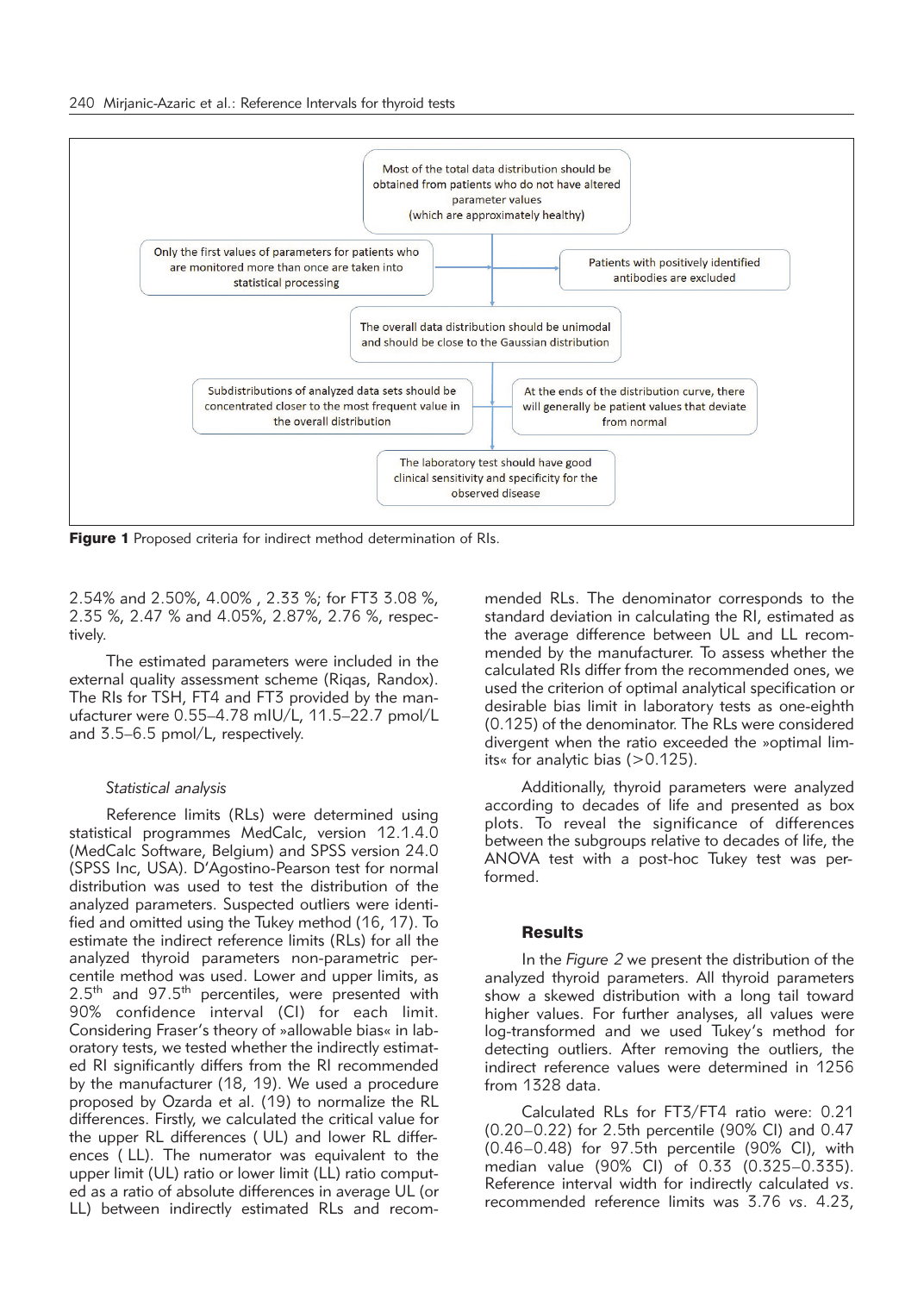

Figure 2 Distribution of the analyzed thyroid parameters: thyroid stimulating hormone, TSH; free thyroxine, FT4; free triiodothyronine FT3.

|  |                           |  |  |  | Table I Indirect estimation of RLs for the overall analyzed thyroid parameters determined on ADVIA Centaur XP Siemens |  |  |  |
|--|---------------------------|--|--|--|-----------------------------------------------------------------------------------------------------------------------|--|--|--|
|  | immunochemistry analyzer. |  |  |  |                                                                                                                       |  |  |  |

| Analyzed thyroid<br>parameters | 2.5th percentile<br>$(90\% \text{ Cl})$ | 50th percentile<br>$(90\% \text{ Cl})$ | 97.5th percentile<br>$(90\% \text{ Cl})$ | Siemens manufacturer's<br>reference limits |  |  |
|--------------------------------|-----------------------------------------|----------------------------------------|------------------------------------------|--------------------------------------------|--|--|
| TSH, mIU/L                     | $0.34(0.27-0.39)$                       | $1.73(1.18 - 2.48)$                    | $4.10(3.96 - 4.19)$                      | $0.55 - 4.78$                              |  |  |
| FT4, pmol/L                    | $11.3(11.0 - 11.5)$                     | 15.01 (13.6–16.5)                      | 20.6 (20.1-21.0)                         | $11.5 - 22.7$                              |  |  |
| $FT3$ , pmol/L                 | $3.5(3.3-3.6)$                          | $4.9(4.5-5.4)$                         | $6.4(6.3-6.6)$                           | $3.5 - 6.5$                                |  |  |

Presents median, lower, and upper limits for all three analyzed thyroid parameters with corresponding 90 % CI.

Table II Comparison of the RLs calculated by indirect method with manufacturer recommended RLs.

|                |                 | TSH, mIU/L | FT4, pmol/L | FT3, pmol/L |  |  |
|----------------|-----------------|------------|-------------|-------------|--|--|
| Nominator      | $  LLi - LLr  $ | 0.21       | 0.2         |             |  |  |
|                | $ ULi - ULr $   | 0.68       | 2.1         | 0.1         |  |  |
| Denominator    | $ULr - LLr$     | 4.23       | 11.2        |             |  |  |
| RL differences |                 | 0.049      | 0.018       |             |  |  |
|                | UL              | 0.161      | 0.188       | 0.033       |  |  |

RL, reference limit; LLi, lower reference limit calculated using the indirect method; LLr, lower reference limit recommended by the manufacturer; ULi, upper reference limit calculated using the indirect method; ULr, upper reference limit recommended by the manufacturer; ΔLL, critical lower limit ratio; ΔUL, critical upper limit ratio.

9.3 *vs*. 11.2, and 2.9 *vs.* 3.0, for TSH, FT4 and FT3, respectively. Further, we calculated critical values for UL and LL. Results were presented in *Table II*. We found that there was a difference between the calculated and recommended ULs for TSH and FT4.

In the next step, we analyzed parameters according to age groups (*Figure 3*). We have stratified groups as follows: younger than 30 years old (N=222), the fourth decade of life from 31 to 40 years old (N=320), the fifth decade of life from 41 to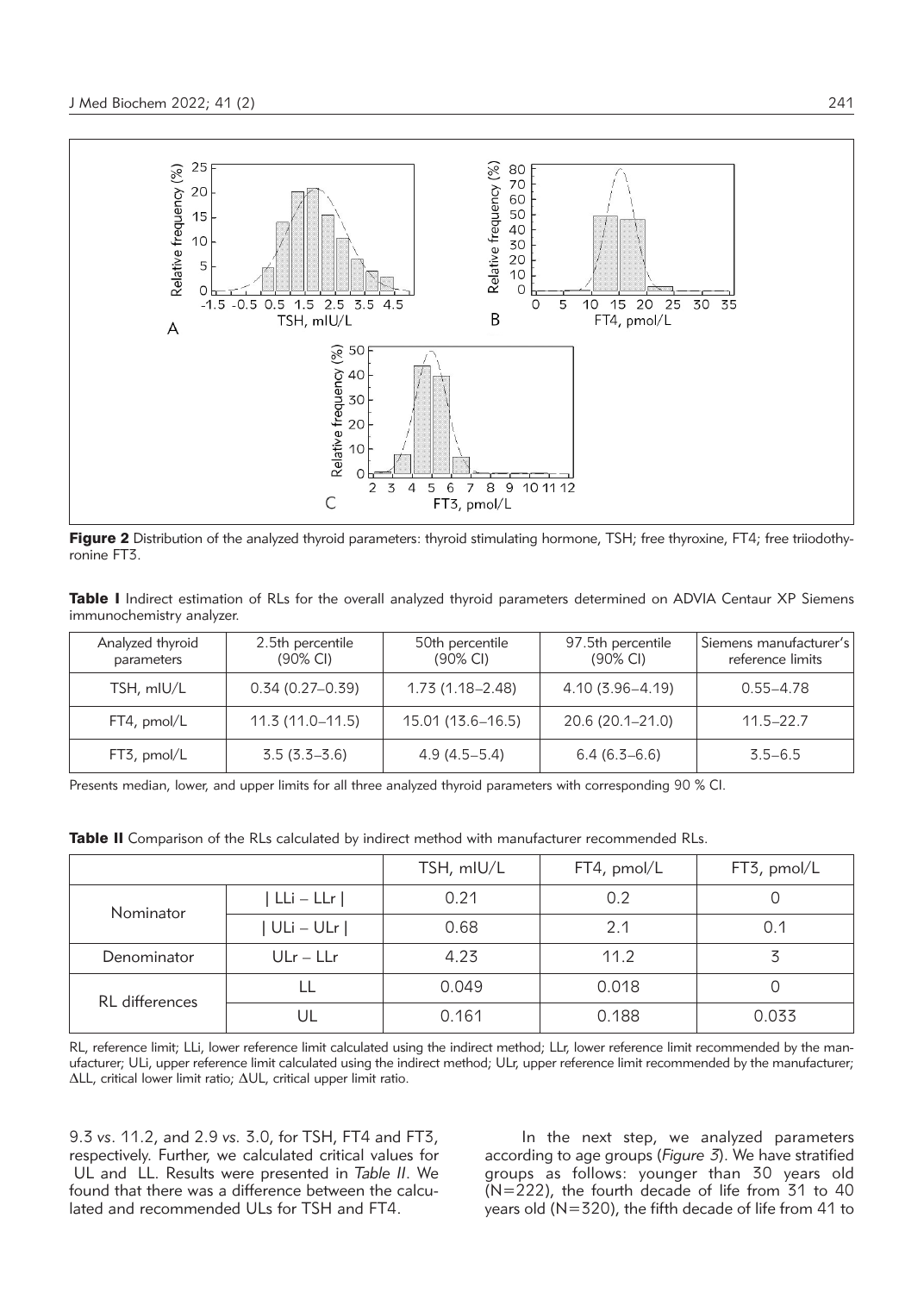

Figure 3 Median and interquartile range for the overall analyzed TSH, FT4, FT3 and FT3/FT4 values relative to decades of life.

50 years old (N=301), the sixth decade of life from 51 to 60 (N=164), the seventh decade of life from 61 to 70 (N=167) and older than 70 years old  $(N=82)$ .

Differences in the reference values for the analyzed thyroid parameters relative to the decades of life were estimated using the Tukey HSD post hoc test, as set in one way analysis of variance (ANOVA). First, we found an overall significance value for the difference between groups for TSH (F  $(5.1251) = 6.147$ , p<0.001), FT3 (F (5.1251) =12.015, p<0.001) and FT3/FT4 ratio (F (5,1251) = 5.276, p < 0.001). A Tukey post hoc test revealed that the TSH values were statistically significantly higher in the group younger than 30 years relative to the fifth decade (2.06 *vs*. 1.69, p=0.002), the sixth decade (2.06 *vs.* 1.56, p<0.001), the seventh decade (2.06 *vs.* 1.51, p<0.001) and the group older than 70 years old (2.06 *vs.* 1.71, p=0.017). Additionally, FT3 values were statistically significantly higher in the group younger than 30 years relative to the fourth decade (5.26 *vs.* 5.02, p=0.005), the fifth decade (5.26 *vs.* 4.94, p=0.001), the sixth decade (5.26 *vs.* 4.87, p<0.001), the seventh decade (5.26 *vs.* 4.79, p<0.001) and the group older than 70 years old (5.26 *vs.* 4.55, p<0.001). FT3/FT4 index was statistically significantly higher in the group younger than 30 relative to the fifth decade (0.34 *vs* 0.32, p=0.002), to the seventh decade (0.34 *vs* 0.29, p<0.001) and relative to the group older than the 70 years old (0.34 *vs.* 0.30, p=0.011).

#### **Discussion**

In this study, we established reference values for TSH, FT4 and FT3 in the population of the Republic of Srpska by indirect method *i.e.* using data stored in our information system. There was a statistically significant difference between calculated RIs for the TSH and FT4 and those recommended by the manufacturer. This indicates that it is necessary to define laboratory and method specific RLs for these thyroid parameters. The RIs for TSH in this study was apparently lower (0.34–4.1 mIU/L) than by the manufacturer (0.55–4.78 mIU/L). The RIs for TSH obtained on different populations, but the same analyzer (Siemens analyzer) show differences in the lower and upper limit of RIs in the ranges from 0.32 to 1.01 mIU/L and 3.00 to 5.51 mIU/L, respectively (20-24). Therefore, our results are between these values but do not match them, which also favors establishing ours RIs. Also, this study's results agree with the general opinion that the upper TSH reference limits for outpatients should be below 4.5 mIU/L (25). Nevertheless, laboratory guidelines show that more than 95% of healthy people have TSH below 2.5 mIU/L (26) which has not been confirmed in our study (*Figure 2*). Today, it seems to have the most published data on RIs on the Roche platform although it is necessary to publish RIs as many as possible for other platforms as well. The published data provide security to laboratory professionals in their daily, routine work. Our previous study showed that the TSH values obtained on Roche and Siemens ana-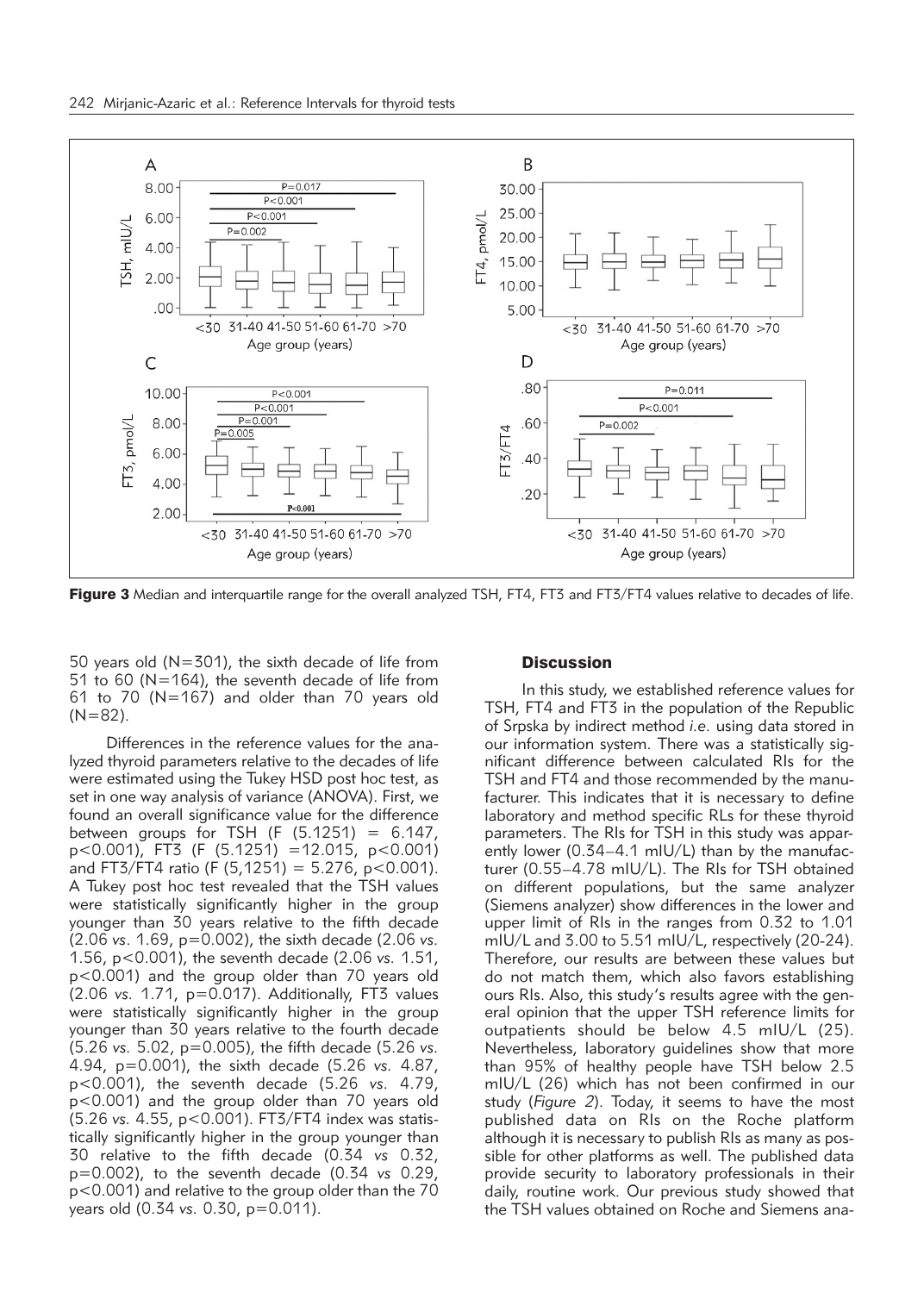lyzers well agree (the slope for the correlation of Roche and Siemens was 1.11 using the Passing– Bablok regression method) (2). Also, in a similar study, we determined the TSH, FT4 and FT3 RIs for our population on a Roche analyzer (27). We have noticed significant differences for TSH in the lower and upper limits (0.34 *vs.* 0.65 mIU/L and 4.1 *vs*. 5.39 mIU/L). This can be explained by the possible influence of environmental factors over the years, primarily the effect of iodine status. Research showed that in 2006 in the Republic of Srpska (28), there was not enough iodine in the diet, what could lead to such a high upper limit of TSH. The last study revealed a significantly lower value, indicating a significant improvement of the iodine status (unfortunately, there is no recent data on iodine in the diet in the Republic of Srpska). Also, the reason for this could be different methods for assessing RIs, the number of samples in the studies and the smaller number of men in the indirect method. The absence of a decline in serum FT4 values in our study further contributes to the evidence that there is adequate iodine intake in our population.

In addition, our results are more in line with the RIs population of the Republic of Serbia for TSH (0.35–4.10 *vs.* 0.42–3.67 mIU/L), if indirect method was used for determination of reference values (12).

According to ages, the shown changes for TSH are not clinically useful, which is in line with the results of other studies (29, 30). Reasons for these changes may be due to physiological variables (e.g., menstrual cycle phase), individual variables, variables present in some non-thyroid diseases, iatrogenic factors such as thyroid and non-thyroid drugs, phlebotomy time, etc.

Surprisingly, both of our studies reported almost the same upper limit for FT4 and FT3 RIs (20.6 *vs.* 20.18 and 6.4 *vs.* 6.33 pmol/L), which to encourage us the future use of RIs obtained by indirect methods.

The best compliance of our RIs with the proposed values by the manufacturer was for FT3 which is, ultimately, crucial for a complete assessment of the success of the therapy. In addition, this cross-sectional study indicates that FT3 values change with ageing. Therefore, the existence of an age-related decrease in the circulating FT3 levels might represent a physiological mechanism already shown in some studies (31, 32).

The IFCC has so far made great efforts to standardize measurement for thyroid function tests, particularly for TSH, taking into account the different platforms used to measure these parameters. However uniform reference values for thyroid parameters have not yet been achieved. Therefore, routine clinical laboratories are advised to determine their own RIs following accepted consensus standards, such as those of the IFCC, National Academy of Clinical Biochemistry and CLSI (33, 34).

Additionally, we have examined RLs for FT3/FT4 ratio as useful parameter to detect thyroid disfunction (35–38). Some authors have pointed out that this ratio is positively correlated with TSH within the reference range of thyroid function in adults (36). Our result of median value of FT3/FT4 ratio was in agreement with the parameter values examined by Chen and associates (35). To our knowledge our study is the first that examined changes in the FT3/FT4 ratio by decades of age. Our results were also in agreement with Strich et al. (39) investigation. The authors have confirmed that TSH enhancement of FT4 to FT3 conversion is age dependent. These results indicate the importance of determining and monitoring free hormones ratio as an additional parameter that can help clinicians in assessing thyroid function. Also, more studies indicate a significant relationship between FT3/FT4 ratio and other diseases (39, 40). The FT3 / FT4 ratio would be useful in everyday practice.

This study has some limitations, primarily the small number of male respondents in the research and no recent data on sufficient iodine.

### **Conclusion**

The establishing and using your own thyroid hormone RIs provides a much better basis for diagnosing or considering treatment for thyroid dysfunction than using a manufacturer interval. The our study indicates the need for greater use of the FT3 / FT4 ratio in routine work. In addition, these results should encourage more laboratories to apply CLSI recommendations in determining RIs for thyroid parameters, for their specific populations.

*Acknowledgment.* None.

### Conflict of interest statement

The authors reported no conflict of interest regarding the publication of this article.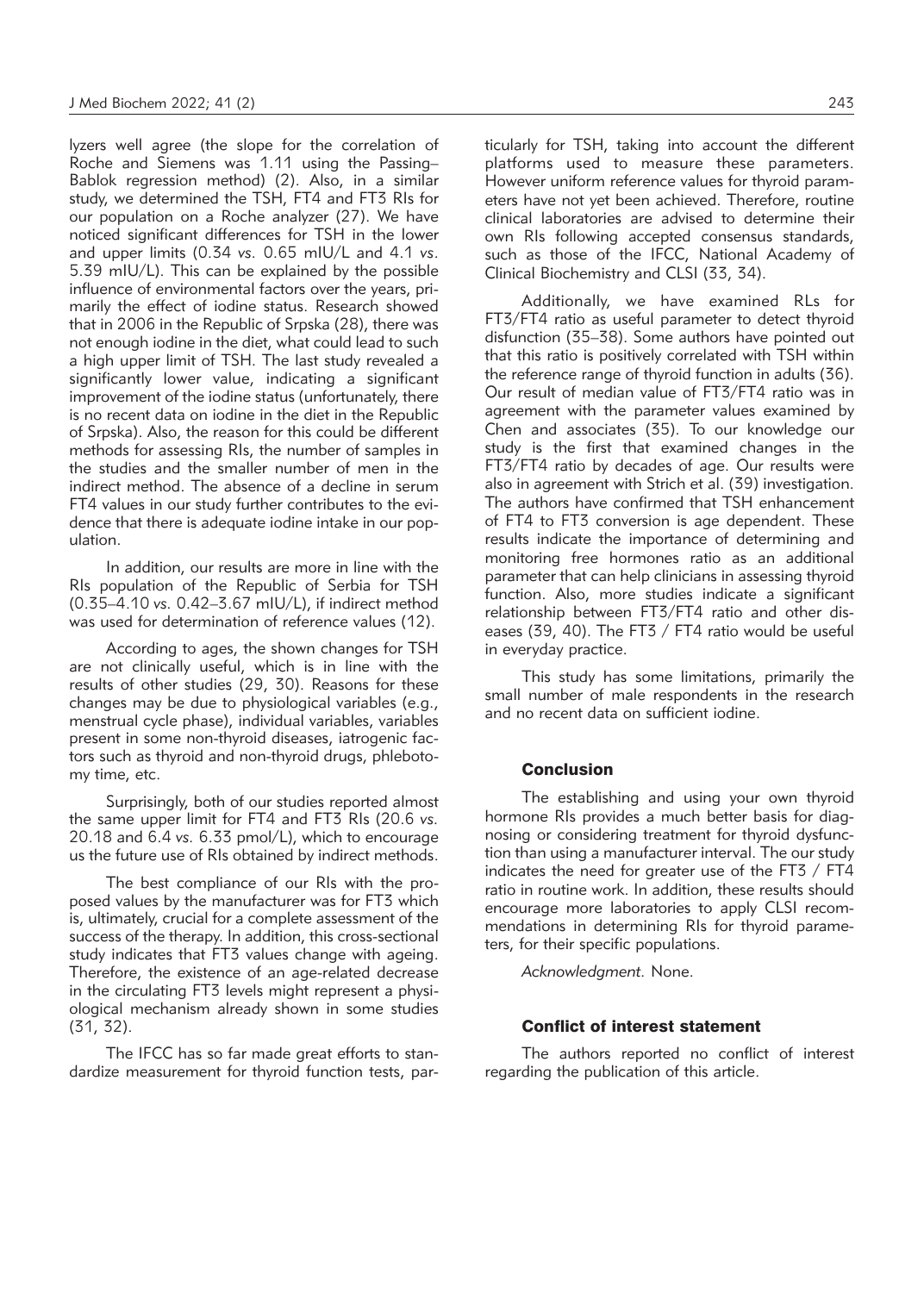#### **References**

- 1. Demers LM, Spencer CA. Laboratory Medicine Practice guidelines: laboratory support for the diagnosis and monitoring of thyroid disease. Thyroid 2003; 13: 3–126.
- 2. Mirjanic-Azaric B, Jerin A, Radic Z. Thyroid stimulating hormone values of clinical decisions of hypothyroidism measurement by three different automated immunoassays. Scand J Clin Lab Invest 2020; 80: 151–5.
- 3. Thienpont LM, Van Uytfanghe K, Beastall G, et al. Report of the IFCC working group for standardization of thyroid function tests; part 2: free thyroxine and free thiiodothyronine. Clin Chem 2010; 56: 912–20.
- 4. Kazerouni F, Amirrasouli H. Performance characteristics of three automated immunoassays for thyroid hormones. Casp J Int Med 2012; 3: 400–4.
- 5. Hendriks HA, Kortlandt W, Verweij WM. Analytical performance comparison of five new generation immunoassay analyzers. Ned Tijdschr Klin Chem 2000; 25: 170– 7.
- 6. EP28-A3C: Defining, Establishing, and Verifying Reference Intervals in the Clinical Laboratory; Approved Guideline – Third Edition. CLSI 2010; 28 (30).
- 7. Farrell C J L, Nguyen L. Indirect reference intervals: harnessing the power of stored laboratory data. Clin Biochem Rev 2019; 40: 99–111.
- 8. Jones GRD, Haeckel R, Loh TP, at al. Indirect methods for reference interval determination - review and recommendations. Clin Chem Lab Med 2018; 57: 20–9.
- 9. Mirjanic-Azaric B, Stojakovic-Jelisavac T, Vukovic B, et al. The impact of time of sample collection on the measurement of thyroid stimulating hormone values in the serum. Clin Biochem 2015; 48: 1347–9.
- 10. Sikaris K. Physiology and its importance for reference intervals. Clin Biochem Rev 2014; 35: 3–14.
- 11. Wang X, Li Y, Zhai X, et al. Reference intervals for serum thyroid-stimulating hormone based on a recent nationwide cross sectional study and meta-analysis. Front Endocrinol 2021. 12:660277. doi: 10.3389/fendo. 2021.660277
- 12. Milinkovic N, Ignjatovic S, Zarkovic M, et al. Indirect estimation of reference intervals for thyroid. Clin Lab 2014; 60: 1083–9.
- 13. Arzidech F, Wosniok W, Haeckel R. Indirect reference intervals of plasma and serum thyrotropin (TSH) concentrations from intra-laboratory databases from several German and Italian medical centres. Clin Chem Lab Med 2011; 49:659-664.
- 14. Katayev A, Balciza C, Seccombe DW. Establishing reference intervals for clinical laboratory test: results is there a better way? Ph Am J Clin Pathol 2010; 133:180-186.
- 15. Clinical Laboratory Standards Institute (CLSI): Procedures for the Collection of Diagnostic Blood Specimens by Venipuncture: Approved Standard, ed 5, CLSI document H3-A5, Villanova, PA, 2003, CLSI.
- 16. Abdel GMT, El-Masry MI. Verification of quantitative analytical methods in medical laboratories. J Med Biochem 2021; 40 (3) 225–36.
- 17. Solberg HE, Lahti A. Detection of Outliers in Reference Distributions: Performance of Horn's Algorithm. Clin Chem 2005; 51: 2326–32.
- 18. Klee GG, Ichihara K, Ozarda Y, et al. Reference intervals: comparison of calculation methods and evaluation of procedures for merging reference measurements from two US medical centers. Am J Clin Pathol 2018; 150: 545–54.
- 19. Ozarda Y, Ichihara K, Bakan E, et al. A nation wide multicentre study in Turkey for establishing reference intervals of haematological parameters with novel use of a panel of whol blood. Biochem Med 2017; 27: 350–77.
- 20. Tozzoli R, D'Aurizio F, Metus P, et al. Reference intervals for thyrotropin in an area of Northern Italy: the Pordenone thyroid study (TRIPP). J Endocrinol Invest 2018; 41: 985–94.
- 21. Ittermann T, Khattak RM, Nauck M, et al. Shift of the TSH reference range with improved iodine supply in Northeast Germany. Eur J Endocrinol 2015; 172: 261– 7.
- 22. Ren B, Wan S, Liu L, et al. Distributions of serum thyroidstimulating hormone in 2020 thyroid disease-free adults from areas with different iodine levels: a cross-sectional survey in China. J Endocrinol Invest 2021; 44: 1001–10.
- 23. Cai J, Fang Y, Jing D, et al. Reference intervals of thyroid hormones in a previously iodine-deficient but presently more than adequate area of Western China: a population-based survey. Endocr J 2016; 63: 381–8.
- 24. O'Leary PC, Feddema PH, Michelangeli VP, et al. Investigations of thyroid hormones and antibodies based on a community health survey: the Busselton thyroid study. Clin Endocrinol (Oxf) 2006; 64: 97–104.
- 25. Surks M, Ortiz E, Daniels GH, at al. Subclinical thyroid disease: scientific review and guidelines for diagnosis and management. JAMA 2004; 291: 228–38.
- 26. Spencer CA, Hallowell JG, Kazarosyan M, et al. National Health and Nutrition Examination Survey III thyroid-stimulating hormone (TSH)-thyroperoxidase antibody relationships demonstrate that TSH upper reference limits may be skewed by occult thyroid dysfunction. J Clin Endocrinol Metab 2007; 92: 4236–40.
- 27. Mirjanic-Azaric B, Avram S, Stojakovic-Jelisavac T, et al. Direct estimation of reference intervals for thyroid parameters in the Republic of Srpska. J Med Biochem 2017; 36: 137–44.
- 28. Lolic A, Prodanovic N. The Republic of Srpska Iodine Deficiency Survey 2006. Hormone 2008; 7: 163–9.
- 29. Park SY, Kim HI, Oh HK, et al. Age- and gender-specific reference intervals of TSH and free T4 in an iodinereplete area: Data from Korean National Health and Nutrition Examination Survey IV (2013-2015). PLoS One 2018; 13: e0190738. doi: 10.1371 /journal. pone.0190738
- 30. Milinkovic N, Ignjatovic S, Zarkovic M, et al. Indirect estimation of age-related reference limits of thyroid parameters: A cross-sectional study of outpatients 'results. Scand J Clin Lab Invest 2014; 74: 378–84.